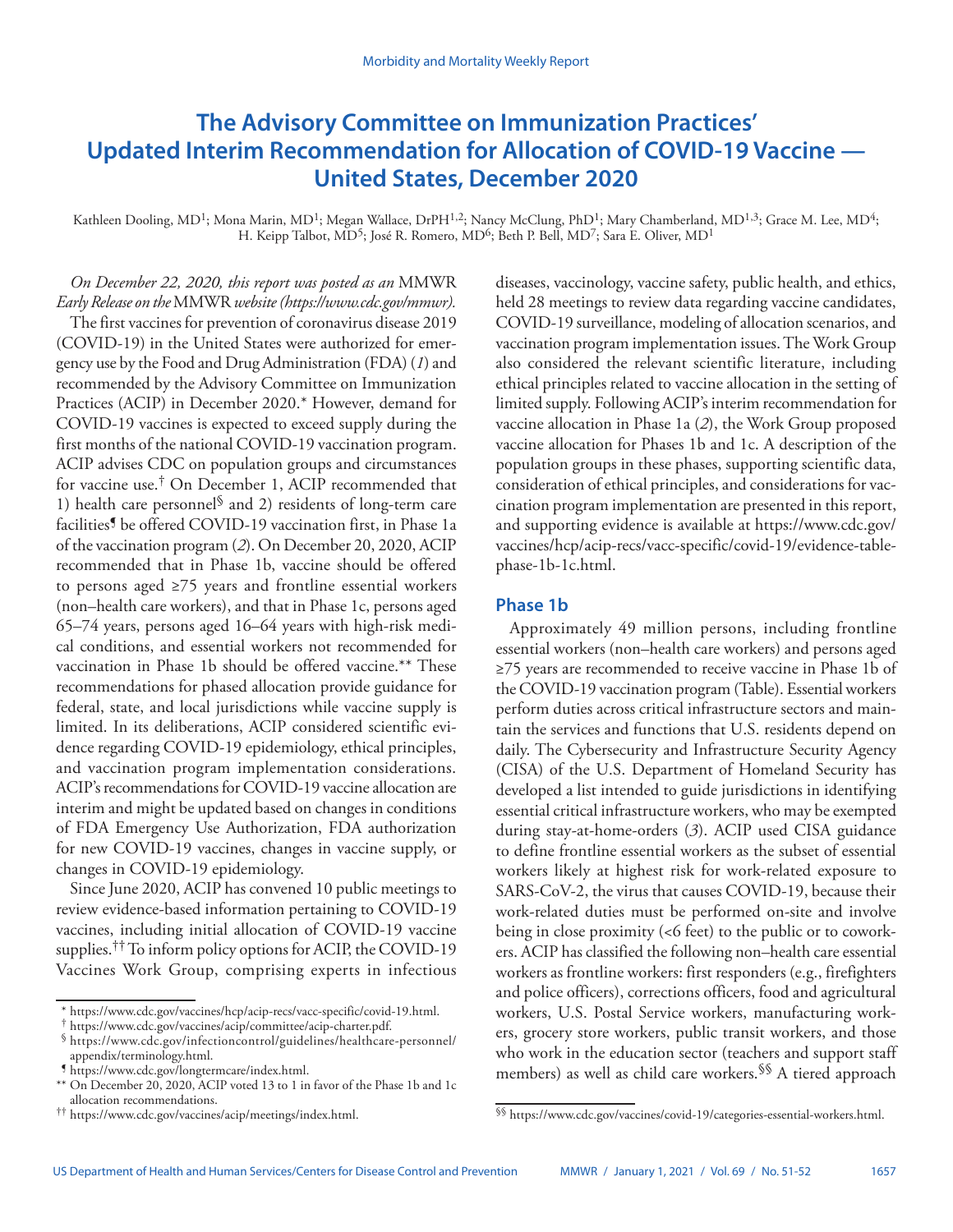| Phase          | Groups recommended<br>to receive COVID-19 vaccine                                                      | No. (millions)                         |                                                                 |                                 |
|----------------|--------------------------------------------------------------------------------------------------------|----------------------------------------|-----------------------------------------------------------------|---------------------------------|
|                |                                                                                                        | <b>Total persons</b><br>in each group* | Unique persons<br>in each group <sup><math>\dagger</math></sup> | Unique persons<br>in each phase |
| 1a             | Health care personnel<br>Long-term care facility residents                                             | 21                                     | 21                                                              | 24                              |
| 1 <sub>b</sub> | Frontline essential workers <sup>§</sup><br>Persons aged ≥75 years                                     | 30<br>21                               | 30<br>19                                                        | 49                              |
| 1 <sub>c</sub> | Persons aged 65-74 years<br>Persons aged 16-64 years <sup>1</sup> with high-risk<br>medical conditions | 32<br>110                              | 28<br>81                                                        | 129                             |
|                | Essential workers <sup>§</sup> not recommended for<br>vaccination in Phase 1b                          | 57                                     | 20                                                              |                                 |
|                | All persons aged $\geq$ 16 years <sup>1</sup> not previously<br>recommended for vaccination            | All remaining                          | All remaining                                                   | All remaining                   |

## **TABLE. Advisory Committee on Immunization Practices recommendations for allocation of COVID-19 vaccines to persons aged ≥16 years — United States, December 2020**

**Abbreviation:** COVID-19 = coronavirus disease 2019.

\* Data sources for each group: health care personnel (American Community Survey, 2019; [https://www.census.gov/programs-surveys/acs/data.html\)](https://www.census.gov/programs-surveys/acs/data.html); long-term care facility residents (Minimum Data Set. Centers for Medicare & Medicaid Services;<https://data.cms.gov/>); frontline and other essential workers (American Community Survey, 2019; [https://www.census.gov/programs-surveys/acs/data.html\)](https://www.census.gov/programs-surveys/acs/data.html); age-specific groups (U.S. Census; [https://data.census.gov/cedsci/\)](https://data.census.gov/cedsci/); high-risk medical conditions (Behavioral Risk Factors Surveillance System, 2018; [https://www.cdc.gov/brfss/annual\\_data/annual\\_data.htm](https://www.cdc.gov/brfss/annual_data/annual_data.htm)).

† Excludes persons who were recommended to receive vaccine in an earlier phase (e.g., persons aged 65–74 years who are living in long-term care facilities or who are health care personnel, who would have been included in Phase 1a) and accounting for overlap between groups within the same phase (e.g., essential workers with high risk medical conditions).

 $§$  Estimates for frontline and other essential workers are approximate and derived from prepandemic survey data; relative proportions will vary by state.

¶ As of December 18, only the Pfizer-BioNTech COVID-19 vaccine is authorized for use in persons aged 16–17 years.

for essential workers builds on the occupations identified by the National Academies of Science, Engineering and Medicine for early vaccination (*4*).

Although there is no national surveillance for COVID-19 among frontline or other essential workers, reports of high incidence and outbreaks within multiple critical infrastructure sectors illustrate the COVID-19 risk in these populations and the disproportionate impact of COVID-19 on workers who belong to racial and ethnic minority groups. During March–June, for example, the Utah Department of Heath reported 1,389 COVID-19 cases associated with workplace outbreaks in 15 industry sectors, accounting for 12% of all COVID-19 cases in Utah during the same period (*5*). In addition, despite representing 24% of Utah workers in all affected sectors, Hispanic and non-White workers accounted for 73% of COVID-19 cases in workplace-associated outbreaks (*5*). Among 23 states reporting COVID-19 outbreaks in meat and poultry processing facilities during April and May, 16,233 outbreak-associated cases were reported from 239 facilities, including 86 COVID-19–related deaths (*6*). The percentage of workers with COVID-19 ranged from 3% to 25% per facility, and among cases with information on race and ethnicity reported, 87% occurred among workers from racial or ethnic minority groups (*6*).

Persons aged ≥75 years are at high risk for COVID-19–associated morbidity and mortality. As of December 20, 2020, the cumulative incidence¶¶ of COVID-19 among persons in this age group was 3,839 per 100,000 persons, with a cumulative hospitalization rate of 1,211 per 100,000, and a mortality rate of 719 per 100,000 (*7*–*9*). The overall proportion of persons aged ≥75 years who live in a multigenerational household is 6%; the proportion among non-Hispanic White persons is 4%, and the proportion among racial or ethnic minority groups is higher (non-Hispanic Black persons, 10%; Hispanic or Latino persons, 18%; non-Hispanic persons of other races, 20%).\*\*\*

# **Phase 1c**

In Phase 1c, vaccine should be offered to persons aged 65–74 years, persons aged 16–64 years<sup>†††</sup> with medical conditions that increase the risk for severe COVID-19, and essential workers not previously included in Phase 1a or 1b. Approximately 129 million persons are included in Phase 1c (Table), accounting for the overlap between groups in Phase 1c and earlier phases; for example, some adults aged 65–74 years reside in long-term care facilities, and many essential workers have high-risk medical conditions. Persons aged 65–74 years are at high risk for COVID-19–associated morbidity and mortality. As of December 20, 2020, the cumulative COVID-19 incidence in this age group was 3,109 per 100,000 persons,

<sup>¶¶</sup> Incidences were calculated using age-specific population denominators from the U.S. Census. <https://www.census.gov/data.html>.

<sup>\*\*\*</sup> Data from the U.S. Census Bureau 2019 American Community Survey 1-Year Public Use Microdata Samples [CSV file]. [https://www2.census.gov/](https://www2.census.gov/programs-surveys/acs/data/pums/2019/1-Year/) [programs-surveys/acs/data/pums/2019/1-Year/.](https://www2.census.gov/programs-surveys/acs/data/pums/2019/1-Year/) Accessed December 16, 2020.

<sup>†††</sup> As of December 18, 2020, two COVID-19 vaccines have been authorized for use under an Emergency Use Authorization (EUA), but only the Pfizer-BioNTech COVID-19 vaccine is authorized for use in persons aged 16–17 years.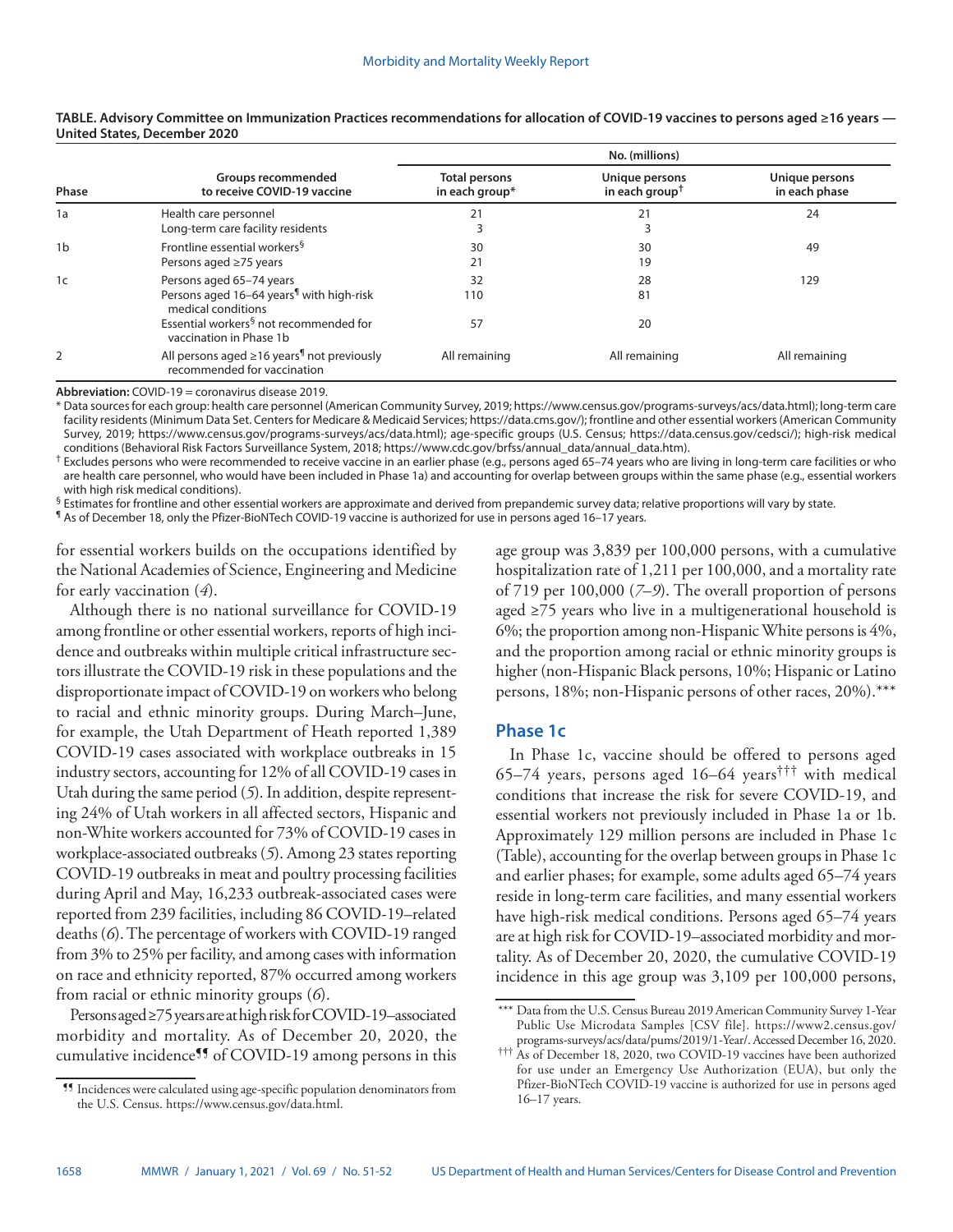with a cumulative hospitalization rate of 642 per 100,000, and a mortality rate of 188 per 100,000 (*7*–*9*).

Based on ongoing review of the literature, CDC has identified medical conditions or risk behaviors that are associated with increased risk for severe COVID-19.<sup>§§§</sup> The risk for COVID-19–associated hospitalization increases with the number of high-risk medical conditions, from 2.5 times the risk for hospitalization for persons with one condition to 5 times the risk for those with three or more conditions (*10*). According to a recent analysis of 2018 Behavioral Risk Factor Surveillance System data,<sup>999</sup> at least 56% of persons aged 18–64 years report at least one high-risk medical condition (CDC COVID-19 Response Team, Division of Population Health, personal communication, December 2020). Essential worker sectors recommended for vaccination in Phase 1c include those in transportation and logistics, water and wastewater, food service, shelter and housing (e.g., construction), finance (e.g., bank tellers), information technology and communications, energy, legal, media, public safety (e.g., engineers), and public health workers.\*\*\*\*

ACIP's ethical principles for allocating initial supplies of COVID-19 vaccine, namely, to maximize benefits and minimize harms, promote justice, and mitigate health inequities (*11*), support the allocation scheme for Phases 1b and 1c. Allocation of COVID-19 vaccine to essential workers and persons at increased risk for severe COVID-19 disease balances the vaccination program priorities of minimizing societal disruption and preventing morbidity and mortality. Essential workers constitute a large and heterogenous group. Allocation of vaccine to frontline essential workers in Phase 1b acknowledges their increased risk for occupational exposure compared with other essential worker categories, as well as the

### **Summary**

#### What is already known about this topic?

On December 1, the Advisory Committee on Immunization Practices (ACIP) recommended that health care personnel and long-term care facility residents be offered COVID-19 vaccination first (Phase 1a).

#### What is added by this report?

On December 20, ACIP updated interim vaccine allocation recommendations. In Phase 1b, COVID-19 vaccine should be offered to persons aged ≥75 years and non–health care frontline essential workers, and in Phase 1c, to persons aged 65–74 years, persons aged 16–64 years with high-risk medical conditions, and essential workers not included in Phase 1b.

## What are the implications for public health practice?

Federal, state, and local jurisdictions should use this guidance for COVID-19 vaccination program planning and implementation.

benefits to society of maintaining these essential functions. Allocation to persons aged  $\geq 75$  years is supported by their high risk for COVID-19–associated morbidity and mortality and is anticipated to also reduce hospitalizations in this group, easing the burden on strained health care systems. Populations included in Phase 1c are either at an increased risk for severe COVID-19 compared with the general population or support ongoing critical infrastructure operations. In addition, certain essential worker groups have high proportions of some racial and ethnic minority groups who have experienced disproportionate COVID-19 incidence, morbidity, and mortality (*12*).

Implementing vaccination programs to reach essential workers will pose challenges. Use of multiple strategies is recommended to reduce barriers to vaccination,<sup>††††</sup> such as providing vaccination opportunities at or close to the workplace. State and local health authorities will need to take local COVID-19 epidemiology and demand for vaccine into account when deciding to proceed to the next phase or to subprioritize within an allocation phase if necessary. A flexible approach to allocation will facilitate efficient management and ensure that COVID-19 vaccine is administered equitably and without delay. Additional interim considerations for phased implementation of COVID-19 vaccines are available at [https://www.cdc.](https://www.cdc.gov/vaccines/covid-19/initial-populations.html) [gov/vaccines/covid-19/initial-populations.html](https://www.cdc.gov/vaccines/covid-19/initial-populations.html) and [https://](https://www.cdc.gov/vaccines/covid-19/phased-implementation.html) [www.cdc.gov/vaccines/covid-19/phased-implementation.html](https://www.cdc.gov/vaccines/covid-19/phased-implementation.html).

# **Phase 2**

Phase 2 includes all other persons aged ≥16 years not already recommended for vaccination in Phases 1a, 1b, or 1c. Currently, in accordance with recommended age and conditions of use (*1*),

<sup>§§§</sup> Adults of any age with the following conditions are at increased risk for severe COVID-19–associated illness: cancer; chronic kidney disease; chronic obstructive pulmonary disease (COPD); heart conditions, such as heart failure, coronary artery disease, or cardiomyopathies; immunocompromised state (weakened immune system) from solid organ transplant; obesity (body mass index [BMI] ≥30 kg/m<sup>2</sup> but <40 kg/m<sup>2</sup>); severe obesity (BMI ≥40 kg/m<sup>2</sup>); sickle cell disease; smoking; type 2 diabetes mellitus; and pregnancy. No data are currently available on the safety of COVID-19 vaccines in pregnant persons. If pregnant persons are part of a group that is recommended to receive a COVID-19 vaccine (e.g., health care personnel or essential worker), they may choose to be vaccinated. A conversation between the patient and the patient's clinical team might assist with decisions regarding the use of vaccines approved under EUA for the prevention of COVID-19. Guidance for pregnant persons will be updated as new data becomes available at [https://www.cdc.gov/vaccines/covid-19/](https://www.cdc.gov/vaccines/covid-19/info-by-product/clinical-considerations.html) [info-by-product/clinical-considerations.html.](https://www.cdc.gov/vaccines/covid-19/info-by-product/clinical-considerations.html) The list of high-risk medical conditions is updated routinely as new data becomes available at [https://](https://www.cdc.gov/coronavirus/2019-ncov/need-extra-precautions/people-with-medical-conditions.html) [www.cdc.gov/coronavirus/2019-ncov/need-extra-precautions/people-with-](https://www.cdc.gov/coronavirus/2019-ncov/need-extra-precautions/people-with-medical-conditions.html)

[medical-conditions.html.](https://www.cdc.gov/coronavirus/2019-ncov/need-extra-precautions/people-with-medical-conditions.html) ¶¶¶ [https://www.cdc.gov/brfss/annual\\_data/annual\\_data.htm](https://www.cdc.gov/brfss/annual_data/annual_data.htm).

Certain occupations in Phase 1b might be related to sectors listed in Phase 1c (public transit [transportation and logistics], grocery store workers [food services], and corrections workers [public safety]).

<sup>††††</sup> COVID-19 Vaccination Communication Toolkit. [https://www.cdc.gov/](https://www.cdc.gov/vaccines/covid-19/health-systems-communication-toolkit.html) [vaccines/covid-19/health-systems-communication-toolkit.html.](https://www.cdc.gov/vaccines/covid-19/health-systems-communication-toolkit.html)